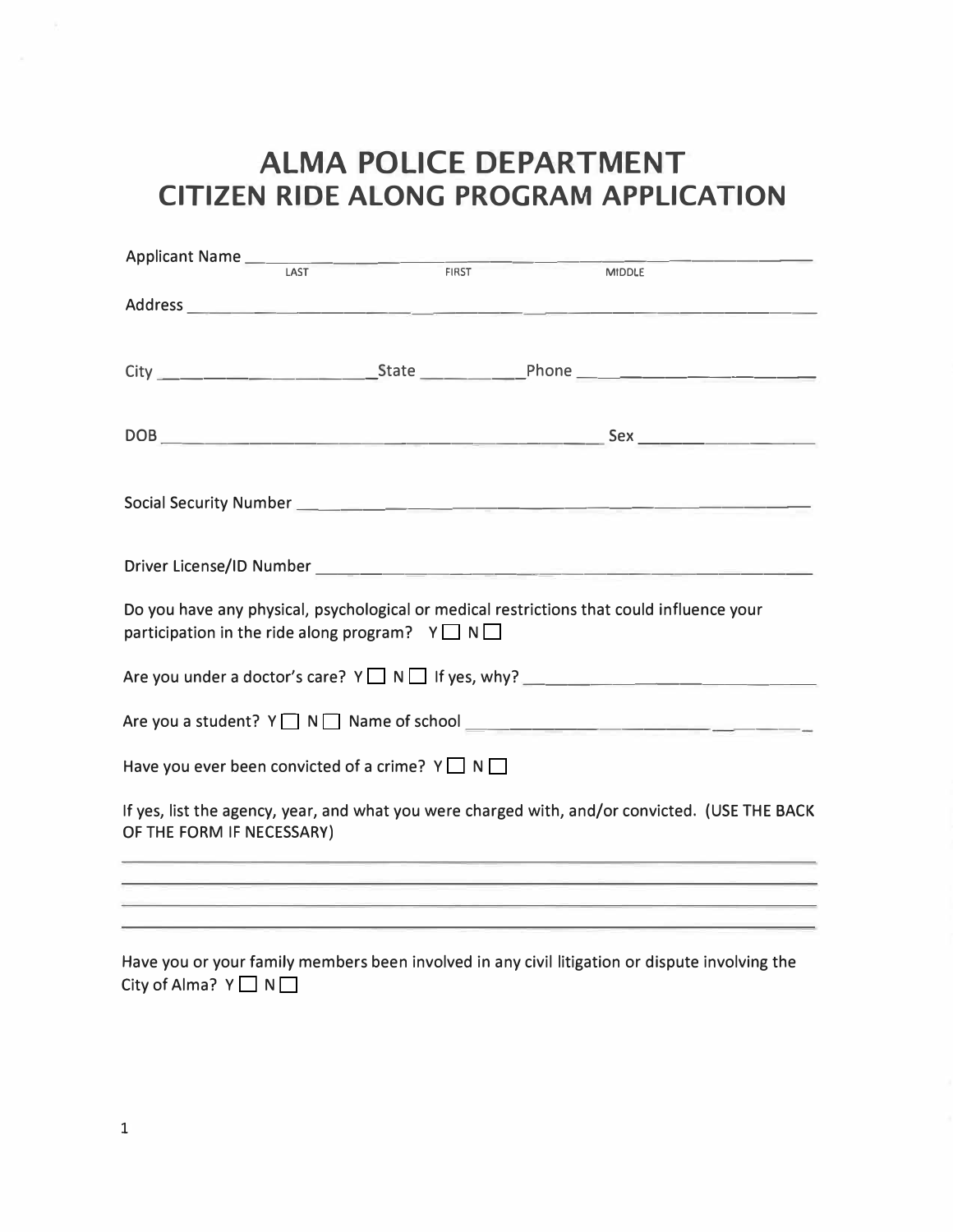Your signature on this form certifies that the information provided and answers to the questions are true and a correct representation of the facts. Your signature also authorizes the Alma Police Department to conduct a review of the information to determine your eligibility to participate in the Citizen Ride Along Program.

I agree to abide by the rules of the program and understand that the department can terminate my participation in the program at any time. I also agree to waive all liability, holding the City of Alma harmless during the time I am participating in the program.

| Applicant signature | Date |
|---------------------|------|
|                     |      |

If applicant is under 18 years of age, a custodial parent or guardian of the applicant must sign approval for the applicant to participate in the program. The custodial parent or guardian must also sign a waiver of all liability, holding the City of Alma harmless.

| Parent or guardian signature | Date |
|------------------------------|------|
|                              |      |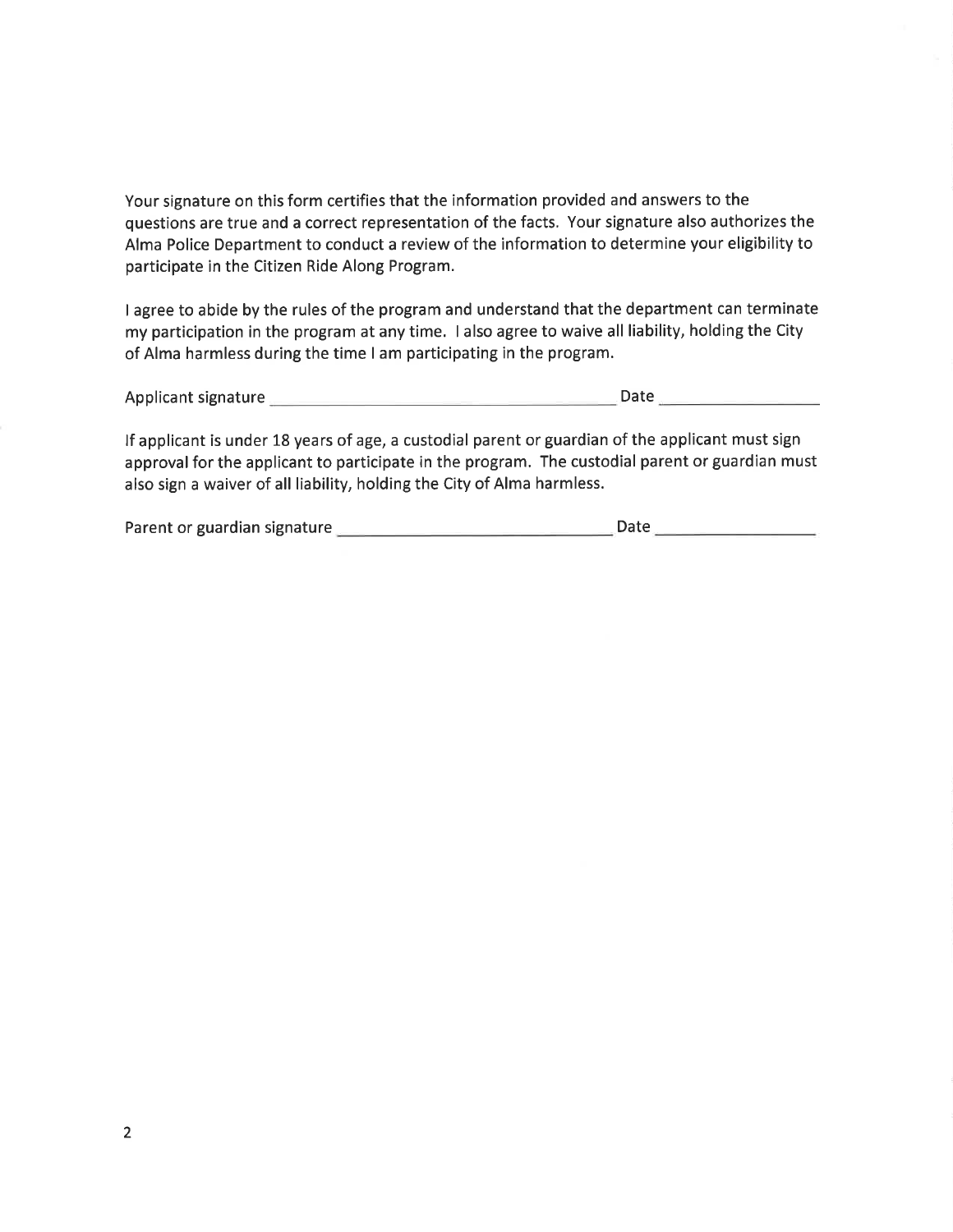## **Alma Police Department** Ride Along Program Release and Indemnity Agreement

acknowledge and understand that as a participant in the  $\mathsf{L}$ Ride Along Program with the Alma Police Department, many or all of the activities in which I may participate, may expose me to serious risk of severe physical and/or emotional injuries and/or death. With full knowledge of those risks, I nonetheless request that I be permitted to participate in the Ride Along Program. I further attest that I have carefully read and understand the procedures outlined in the Ride Along Program Guidelines and agree to act only as an observer and to take no active part in any police action.

In consideration for allowing me to participate in the Ride Along Program, I, for myself and for my agents, representatives, heirs and assigns, do hereby agree to defend, indemnify and hold harmless and further herby do demise, release, and forever discharge the Alma Police Department including its respective officials, officers, employees, agents, representatives and successors from and against any and all liabilities, losses, personal injury claims, wrongful death claims, property damage, suits, judgements, damages, costs, expenses, legal fees, and controversies of any kind at law and in equity, which may be asserted against Alma Police Department, which arises out of, or in any way are associated, directly or indirectly to my participation in the Ride Along Program.

The undersigned does herby waive all causes of action, damages, claims and demands and forever discharges Alma Police Department including its respective officials, officers, employees, agents, representatives and successors from any and all claims, demands, liabilities, and controversies including costs of attorney fees, which may arise out of and/or are associated in anyway, directly or indirectly to the undersigned's participation in the Ride Along Program, including but not limited to the negligence of Alma Police Department and/or any of their respective officials, officers, employees, agents, or representatives.

The undersigned agrees that he/she will not disclose, except as mandated by an order of the court, any information or departmental policies that may be revealed during the Ride Along Program, including but not limited to the names, addresses and nature of the interactions with citizens and departmental policies and regulations.

I acknowledge and agree that I have carefully reviewed the above language and understand and accept all terms and conditions. I accept that the execution of the instrument is required only once, and thereafter it shall constitute a permanent waiver, and that I have signed it voluntarily, free from duress or undue influence.

## \*\*\* MUST BE SIGNED IN THE PRESENCE OF NOTARY PUBLIC\*\*\*

| Applicant Signature | Date |  |  |
|---------------------|------|--|--|
|                     |      |  |  |
|                     |      |  |  |

3

Printed Name